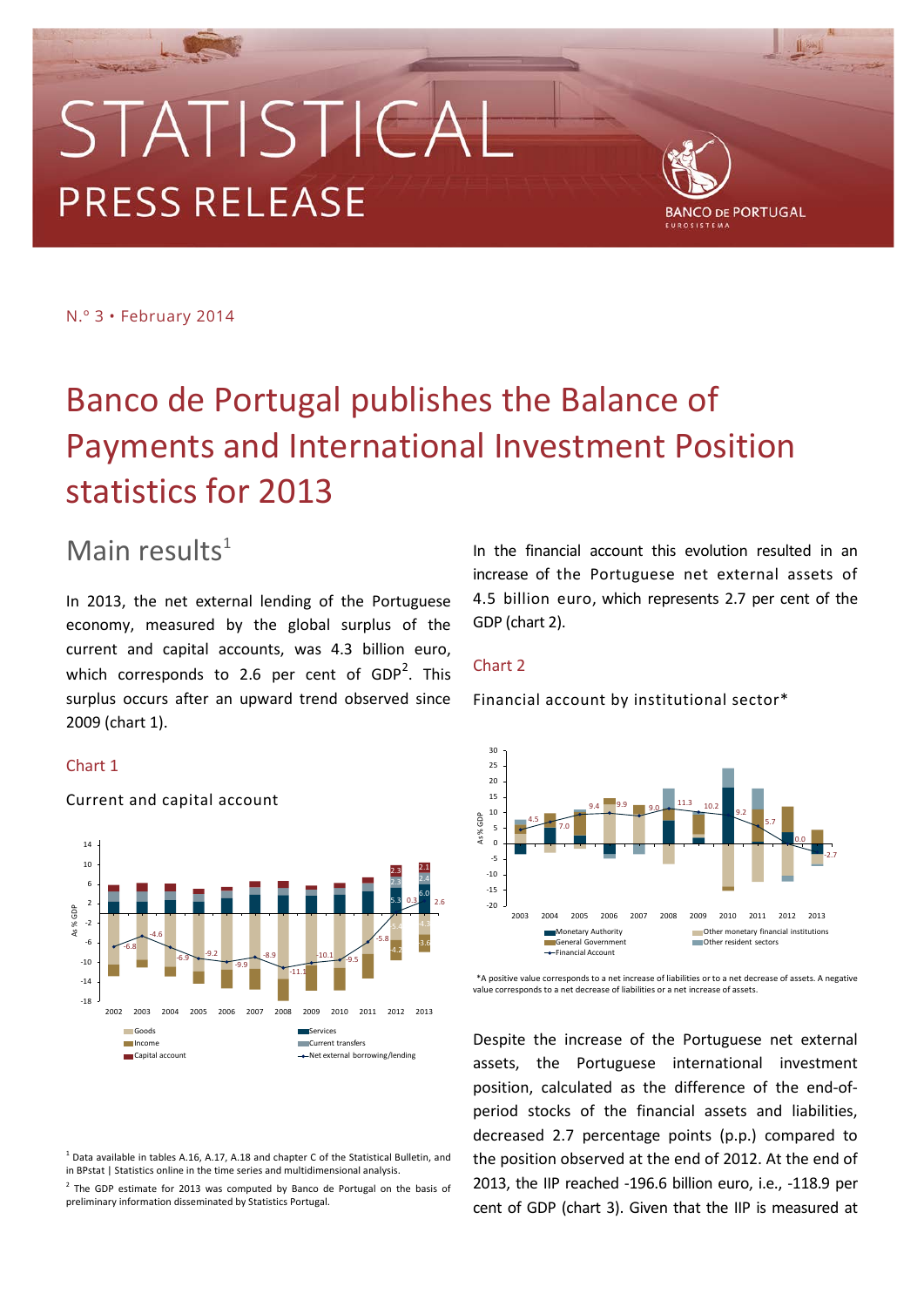market value, its evolution is thus influenced not only by the changes in the external assets and liabilities recorded in the financial account, but also by changes in price, exchange rates and other changes of those assets and liabilities. In 2013, the price changes had a negative impact on the IIP, which more than offset the increase of net assets observed in the financial account. These price changes where mainly brought about by:

- Gold devaluation, which influenced the monetary authority reserve assets;
- Positive revaluation of the debt securities issued by the Portuguese State and held by non residents;
- Positive revaluation of the shares and other equity issued by resident banks and non-financial corporations and held by non residents.

At the end of 2013 the net external debt stood at 170.4 billion euro, equivalent to 103.0 per cent of GDP, that is, 0.5 p.p. higher than the one observed at the end of 2012.

### Chart 3



## Current and capital account

In 2013, the surplus of the current and capital accounts increased 2.3 p.p. of GDP compared with the value observed in 2012. For this increase contributed the reduction of the goods account deficit, by 1.1 p.p., and of the income account deficit, by 0.6 p.p., and also the increase of the surpluses of the services account and of the current transfers account by 0.7 p.p. and 0.1 p.p., respectively (chart 4).

### Chart 4

Current and capital account – decomposition of the annual variation of the total surplus



The commercial account (goods and services accounts) exhibited a surplus throughout most of the months of the current year. In 2013, this surplus was of 2.8 billion euro (chart 5), due to a 5.7 per cent increase in goods and services exports. The imports increased 1.1 per cent.

#### Chart 5

#### Commercial account



The goods account deficit decreased about 20 per cent, to -7 billion euro in 2013. This behaviour resulted from the growth of exports, by 4.9 per cent (representing 47.6 billion euro, more 2.2 billion than the one observed in 2012), and from the slight decrease of imports, by 0.8 per cent (representing 54.7 billion euro, more 0.5 billion than the one observed in 2012).